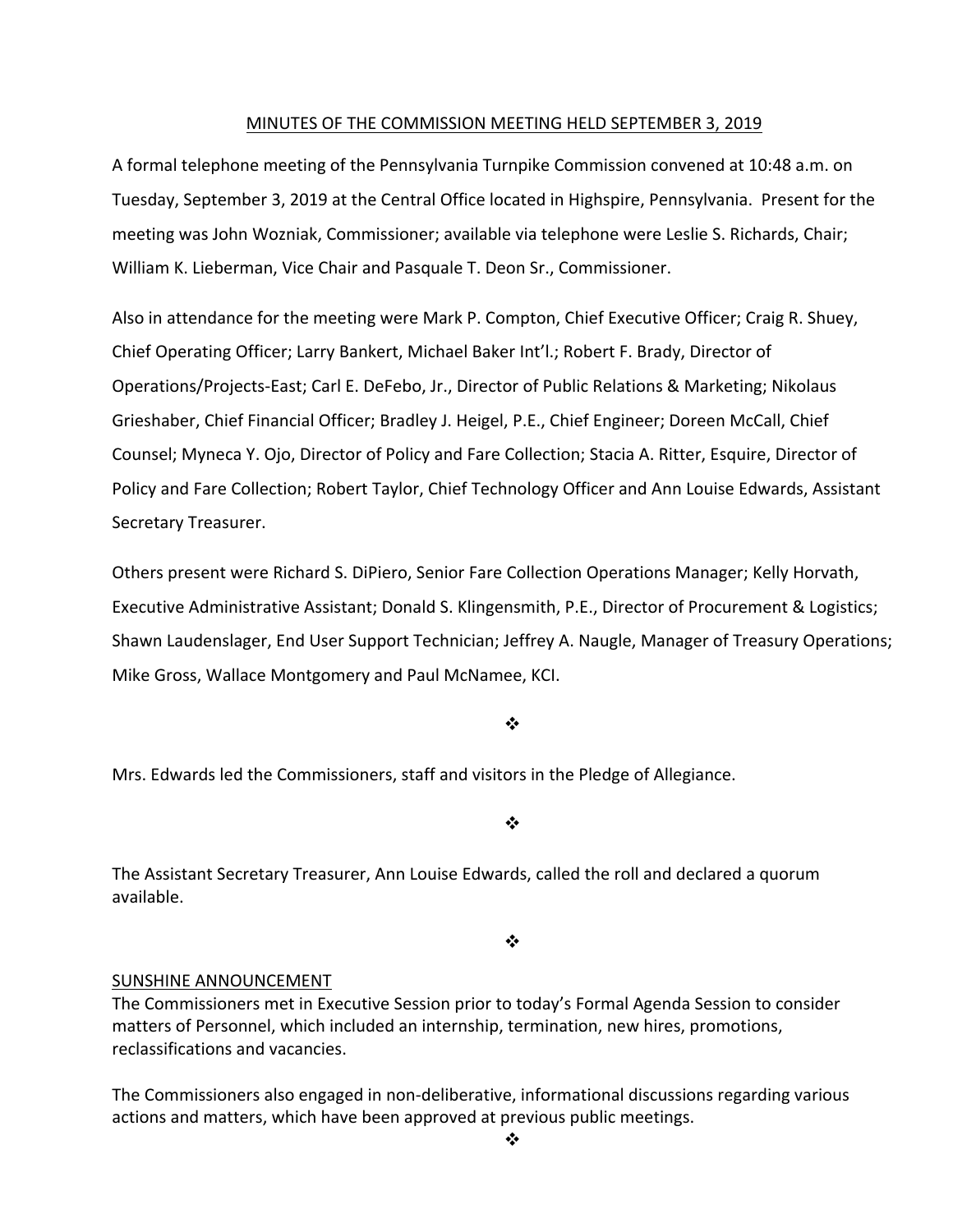# MINUTES OF THE MEETING‐SEPTEMBER 3, 2019 **2** | Page

### PUBLIC COMMENT

Mrs. Edwards: The public is welcome to address the Commission regarding items listed on the Agenda or other items not listed on the Agenda that are within the Commission's authority or control. In order to conduct an orderly and effective meeting, all persons wishing to address the Commission should have signed in a requested time to speak. If you have not done so, you are invited to do so at this time.

There were no requests to address the Commission.

### MINUTES OF THE MEETING

Motion‐That the Minutes of the meeting held August 20, 2019 be approved and filed as submitted‐was made by Commissioner Wozniak, seconded by Commissioner Deon, and passed unanimously.

 $\bullet^{\bullet}_{\bullet} \bullet$ 

 $\cdot$ 

#### COMMUNICATIONS

Motion‐That the Commission approves the memo received from the Chief Counsel‐was made by Commissioner Wozniak, seconded by Commissioner Deon, and passed unanimously.

❖

#### PERSONNEL

Motion‐That the Commission approves the Personnel as submitted‐was made by Commissioner Wozniak, seconded by Commissioner Deon, and passed unanimously.

 $\bullet^{\bullet}_{\bullet} \bullet$ 

# UNFINISHED BUSINESS

No Unfinished Business to consider.

NEW BUSINESS

#### CHANGE ORDER

Motion‐That the Commission approves Change Order #17 and Final Payment for Contract #A‐020.00T002‐3‐07 for roadway and bridge reconstruction from MP A25.67 to MP A31.34 with Allan Myers, LP, for an increase of \$66,239.17 to balance items to actual work completed, and additional changes for topsoil and sign items; for a final contract value of \$207,362,651.29 and final amount due to the vendor of \$137,496.22‐was made by Commissioner Wozniak, seconded by Commissioner Deon, and approved unanimously.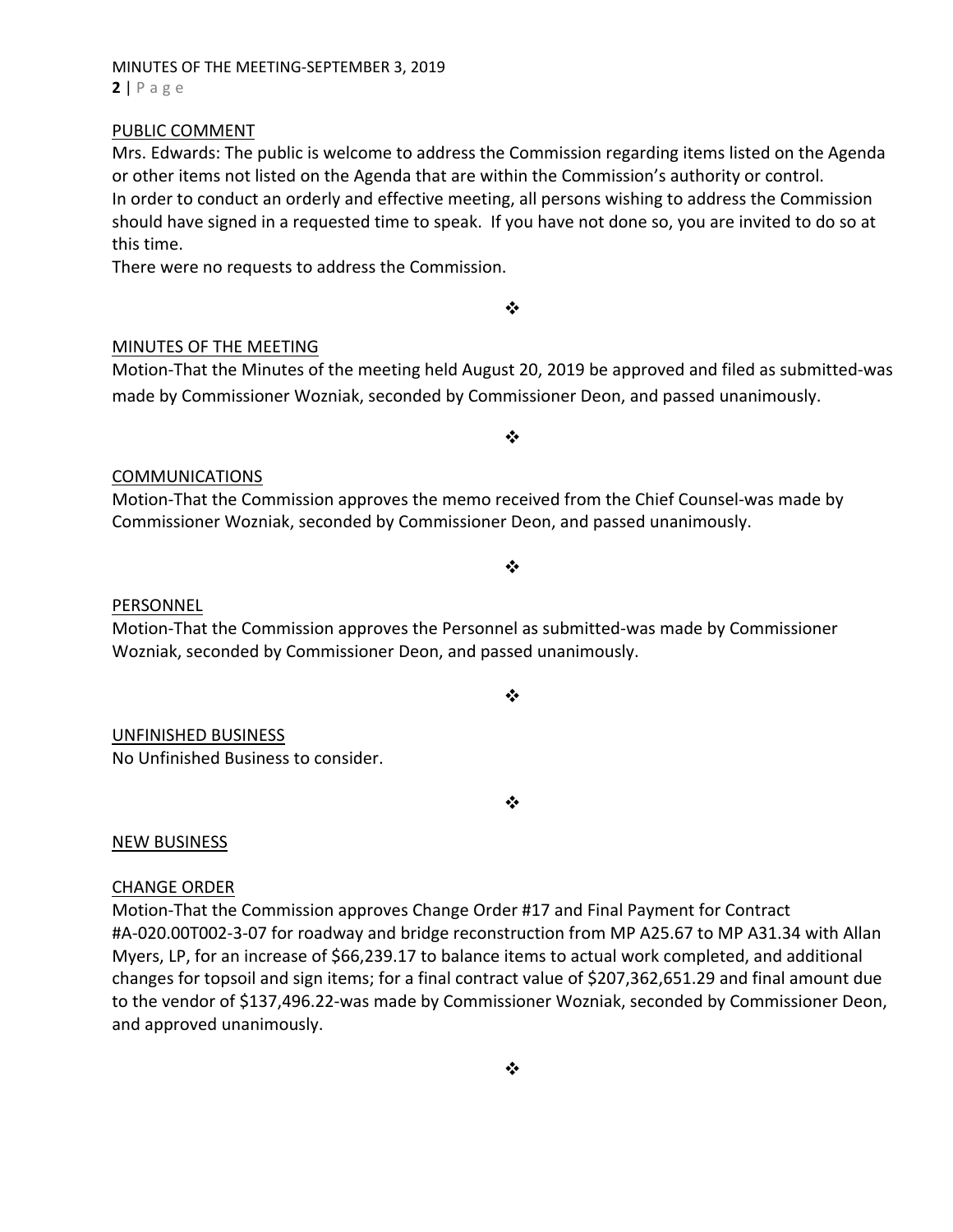MINUTES OF THE MEETING‐SEPTEMBER 3, 2019 **3** | Page

# AGREEMENT

Motion‐That the Commission approves the negotiation and execution of the Amendment to our agreement with Cisive d/b/a Inquiries Screening for pre-employment screening services, exercising the option to renew the agreement for an additional year (February 1, 2020 – January 31, 2021); at an approximate cost of \$15,000.00‐was made by Commissioner Wozniak, seconded by Commissioner Deon, and passed unanimously.

❖

# RIGHT‐OF‐WAY REQUEST

Motion-That the Commission approves the Right-of-Way Requests for the items listed in memos "a" through "d":

- a. Acquisition of Right-of-Way #14S331 (Ronald M. & June M. Crevar), a total take parcel necessary for construction of the Mon/Fayette Expressway, Rt. 51 to I‐376, by authorizing payment of \$140,867.67 representing fair market value, pro‐rated taxes and recording fees to Closure Settlement LLC, escrow agent; authorize the appropriate Commission officials to execute the Agreement of Sale and other documents that may be required for closing; authorize the payment of additional statutory damages as calculated by the Right‐of‐Way Administrator and approved by the Chief Counsel; and payment of fair market value to the property owners is contingent upon the delivery of a deed as prepared by the Legal Department;
- b. Acquisition of Right‐of‐Way #14S291‐3 (Robert W. & Christa E. Wilson; Robert W. & Nicole Fierst, Jr.), a total take parcel necessary for construction of the Mon/Fayette Expressway, Rt. 51 to I‐376, by authorizing payment of \$28,768.04 representing rent supplement and moving payments to Robert W. and Nicole Fierst, Jr.; and authorize payment of additional statutory damages as calculated by the Right‐of‐Way Administrator and approved by the Chief Counsel;
- c. Adopt the proposed Property Acquisition Resolution for Right‐of‐Way #14S014 (Richard O. Owens), a total take parcel necessary for construction of the Mon/Fayette Expressway, Rt. 51 to I‐376; authorize payment of estimated just compensation of \$40,000.000 to counsel named at a later date; and authorize payment of additional statutory damages as calculated by the Right‐of‐Way Administrator and approved by the Chief Counsel;
- d. Acquisition of Right‐of‐Way #1A164‐C (Michael W. & Linda M. Gerhart), a total take parcel necessary for the Donegal Slide Remediation project at MP 90.20, by authorizing payment of \$125,812.78 representing fair market value, pro-rated taxes and recording fees to Universal Settlement Services of PA, LLC, escrow agent; authorize the appropriate Commission officials to execute the Agreement of Sale and other documents that may be required for closing; authorize the payment of additional statutory damages as calculated by the Right‐of‐Way Administrator and approved by the Chief Counsel; and payment of fair market value to the property owners is contingent upon their delivery of a deed as prepared by the Legal Department.

‐was made by Commissioner Wozniak, seconded by Commissioner Deon, and passed unanimously.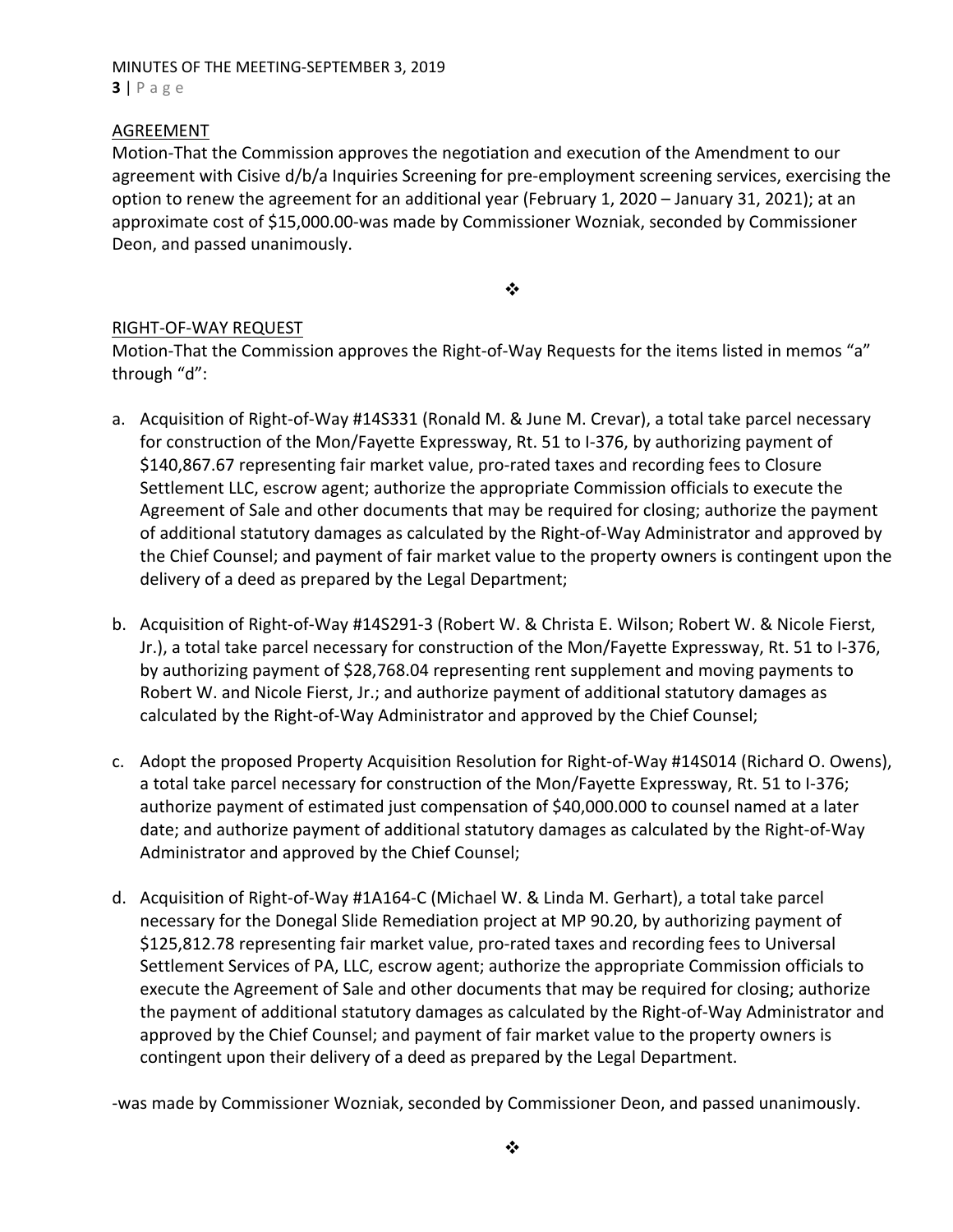MINUTES OF THE MEETING‐SEPTEMBER 3, 2019 **4** | Page

### DELEGATION AUTHORITY

Motion‐That the Commission grants the Chief Technology Officer (or designee) the authority to enter into and execute Enterprise Data Sharing Agreements with third parties, at no cost to and on behalf of the Commission‐was made by Commissioner Wozniak, seconded by Commissioner Deon, and passed unanimously.

❖

# PURCHASE ORDERS

Motion‐That the Commission approves the Change Orders, Assignment of a Contract and Issue Purchase Orders for the items listed in memos "a" through "i":

- a. Change Order for BOARD budgeting software implementation services with Neubrain LLC, to provide enhancements to the budgeting tool (BOARD) and to provide end‐user training; at a cost of \$85,441.92;
- b. Change Order for the microwave backbone upgrade to accommodate the bandwidth required for Cashless Tolling with Nokia of America Corp., to address movement and installation of antennas system necessary for the Big Boulder tower; at a cost of \$183,174.37;
- c. Five (5) 2020 Chevrolet express cargo vans (trades vans), utilizing the Commonwealth's contract with Apple Chevrolet/Westgate Chevrolet, Inc.; at a total award of \$199,770.00;
- d. Twelve (12) 2020 Chevrolet Silverado 1500 trucks (foreman trucks), utilizing the Commonwealth's contract with Apple Chevrolet/Westgate Chevrolet, Inc.; at a total award of \$379,500.00;
- e. Thirteen (13) 2020 Chevrolet Silverado 2500HD responder vehicles, utilizing the Commonwealth's contract with Apple Chevrolet/Westgate Chevrolet, Inc.; at a total award of \$650,005.00;
- f. Seven (7) Case 721G rubber-tired wheel loaders with accessories, utilizing the Commonwealth's contract with Groff Tractor & Equipment LLC; at a total award of \$1,317,050.00;
- g. Carbon Black (cloud security) subscription renewal (September 1, 2019 December 11, 2020), utilizing the Commonwealth's contract with Optiv Security, Inc.; at a total award of \$213,940.00;
- h. Change Orders for facilities contracts for capital replacement, upgrade and repair services (thru September 30, 2019), exercising the option to extend the agreements for an additional 3‐months: ELECTRICAL

| TSB, Schultheis Electric | \$150,000.00 | District 1 |
|--------------------------|--------------|------------|
| <b>Clark Contractors</b> | 20,000.00    | District 2 |
| <b>Clark Contractors</b> | 10,000.00    | District 3 |
| <b>Clark Contractors</b> | 20,000.00    | District 4 |
| <b>Clark Contractors</b> | 10,000.00    | District 5 |
| <b>TOTAL ELECTRICAL</b>  | \$210,000.00 |            |
|                          |              |            |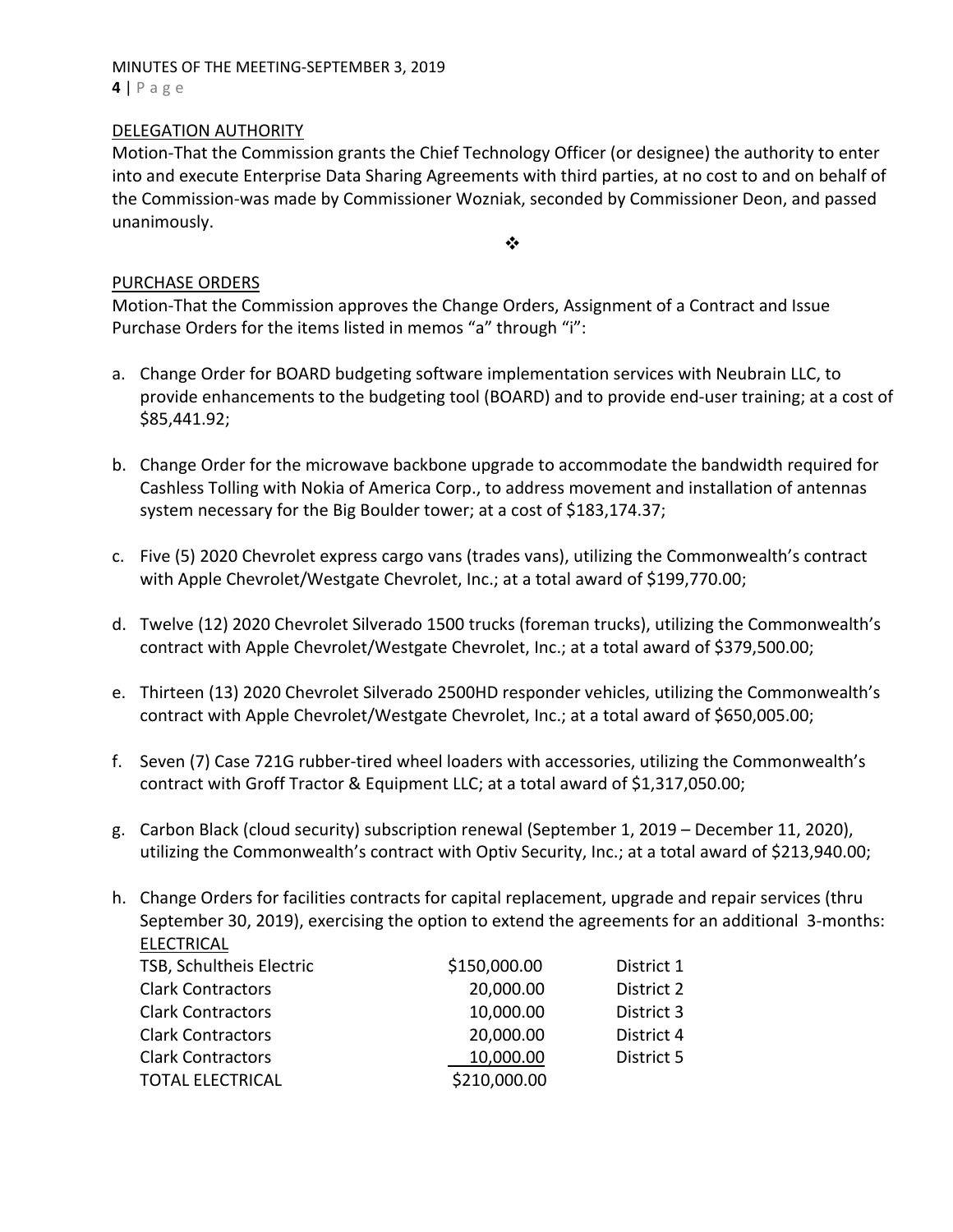#### MINUTES OF THE MEETING‐SEPTEMBER 3, 2019 **5** | Page

| <b>GENERAL</b>                  |                           |            |
|---------------------------------|---------------------------|------------|
| <b>Clark Contractors</b>        | \$250,000.00              | District 1 |
| <b>Clark Contractors</b>        | 120,000.00                | District 2 |
| <b>Clark Contractors</b>        | 40,000.00                 | District 3 |
| <b>Clark Contractors</b>        | 80,000.00                 | District 4 |
| <b>Clark Contractors</b>        | 70,000.00                 | District 5 |
| <b>TOTAL GENERAL</b>            | \$560,000.00              |            |
| LANDSCAPING                     |                           |            |
| The U Company                   | \$90,000.00               | District 1 |
| <b>Strauser Natures Helpers</b> | 10,000.00                 | District 4 |
| <b>Strauser Natures Helpers</b> |                           | District 5 |
| <b>TOTAL LANDSCAPING</b>        | 10,000.00<br>\$110,000.00 |            |
|                                 |                           |            |
| <b>HVAC</b>                     |                           |            |
| McKamish, Inc.                  | \$40,000.00               | District 1 |
| MARC Services, Inc.             | 40,000.00                 | District 2 |
| eciService LLC                  | 10,000.00                 | District 3 |
| 3B Services, Inc.               | 20,000.00                 | District 4 |
| 3B Services, Inc.               | 20,000.00                 | District 5 |
| <b>TOTAL HVAC</b>               | \$130,000.00              |            |
| <b>PLUMBING</b>                 |                           |            |
| <b>Clark Contractors</b>        | \$80,000.00               | District 1 |
| <b>Clark Contractors</b>        | 30,000.00                 | District 2 |
| <b>Clark Contractors</b>        | 10,000.00                 | District 3 |
|                                 |                           | District 4 |
| <b>Clark Contractors</b>        | 30,000.00                 |            |
| <b>Clark Contractors</b>        | 20,000.00                 | District 5 |
| <b>TOTAL PLUMBING</b>           | \$170,000.00              |            |
| <b>TOTAL RENEWAL APPROVAL:</b>  | \$1,180,000.00            |            |

i. Assign the contract for maintenance, service and repair of generators in Districts 1 and 2, from Penn Power Group to Premium Power Services, LLC; Penn Power Group refuses to provide the service without pre-payment from the Commission; current remaining value on the contract is \$79,000.00.

‐was made by Commissioner Wozniak, seconded by Commissioner Deon, and passed unanimously.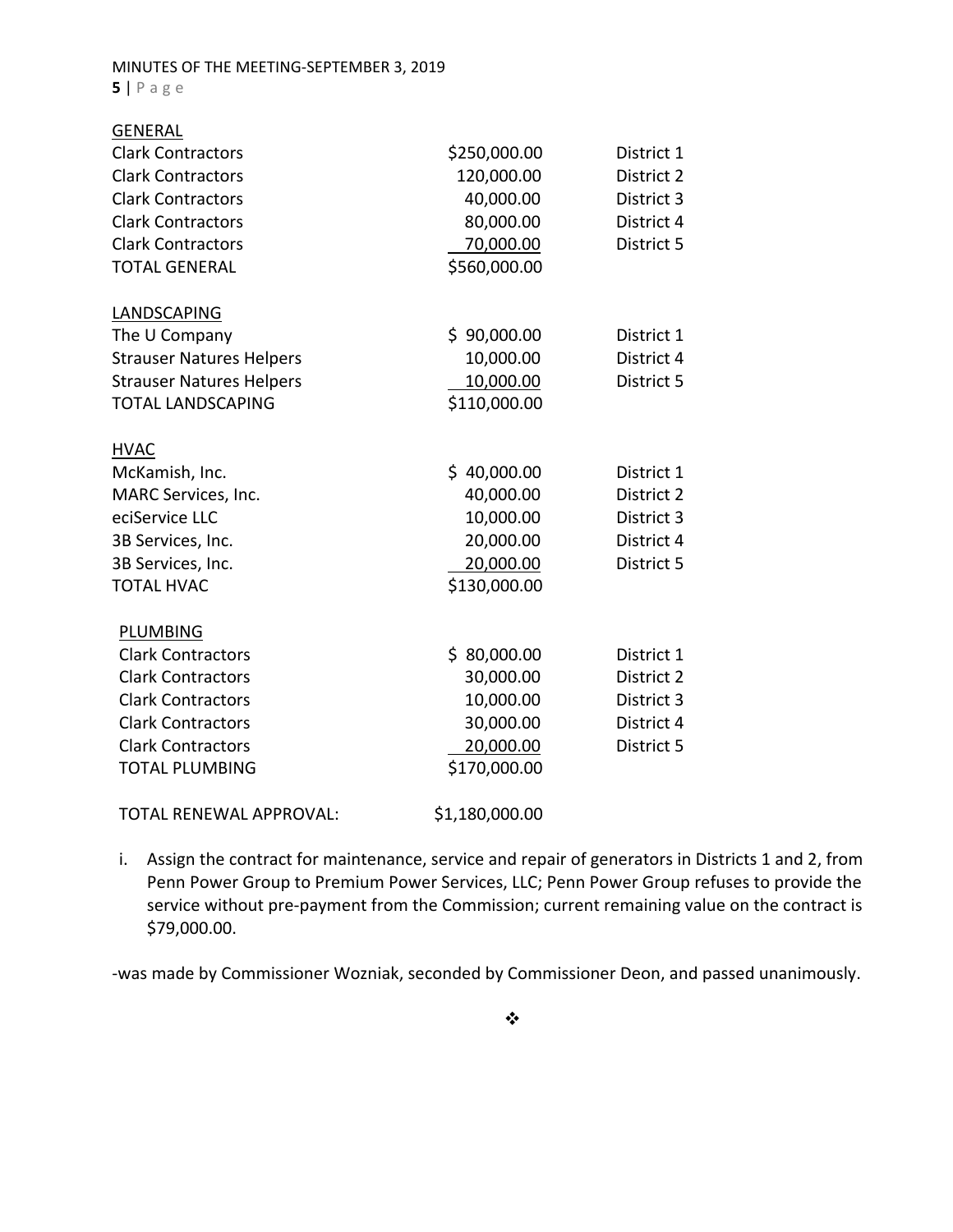MINUTES OF THE MEETING‐SEPTEMBER 3, 2019 **6** | Page

### AWARD OF CONTRACTS

Motion‐That the Commission approves the Award of Contracts for the items listed in memos "a" and  $"b"$ :

- a. Contract #T‐049.00T001‐3‐03 for the replacement of Bridge WB‐452 at MP 52.36, to the lowest responsive and responsible bidder, Mosites Construction Company; at a not‐to‐exceed amount of \$8,077,777.00 and a contingency of \$350,000.00;
- b. Contract #EN‐00232‐03‐02 for the design/build project for fiber optic network installation between MP 247.40 and MP H42.70, to the lowest responsive and responsible bidder, Black & Veatch Construction, Inc.; at a not‐to‐exceed amount of \$44,681,540.00 and a contingency of \$2,000,000.00**.**

‐was made by Commissioner Wozniak, seconded by Commissioner Deon, and passed unanimously.

 $\bullet^{\bullet}_{\bullet} \bullet$ 

❖

# NEXT COMMISSION MEETING

The next meeting of the Pennsylvania Turnpike Commission will be a telephone meeting held on Tuesday, September 17, 2019 beginning at 10:00 a.m.

### ADJOURNMENT

Motion‐That this meeting of the Pennsylvania Turnpike Commission be adjourned at 10:54 a.m. ‐was made by Commissioner Wozniak, seconded by Commissioner Deon, and passed unanimously.

 $\frac{1}{2}$ 

PREPARED BY:  $\blacksquare$   $\blacksquare$   $\blacksquare$   $\blacksquare$   $\blacksquare$   $\blacksquare$   $\blacksquare$   $\blacksquare$   $\blacksquare$   $\blacksquare$   $\blacksquare$   $\blacksquare$   $\blacksquare$   $\blacksquare$   $\blacksquare$   $\blacksquare$   $\blacksquare$   $\blacksquare$   $\blacksquare$   $\blacksquare$   $\blacksquare$   $\blacksquare$   $\blacksquare$   $\blacksquare$   $\blacksquare$   $\blacksquare$   $\blacksquare$   $\blacksquare$   $\blacksquare$   $\blacksquare$ 

Ann Louise Edwards Barry Drew Assistant Secretary Treasurer **Base Constructs** Secretary Treasurer